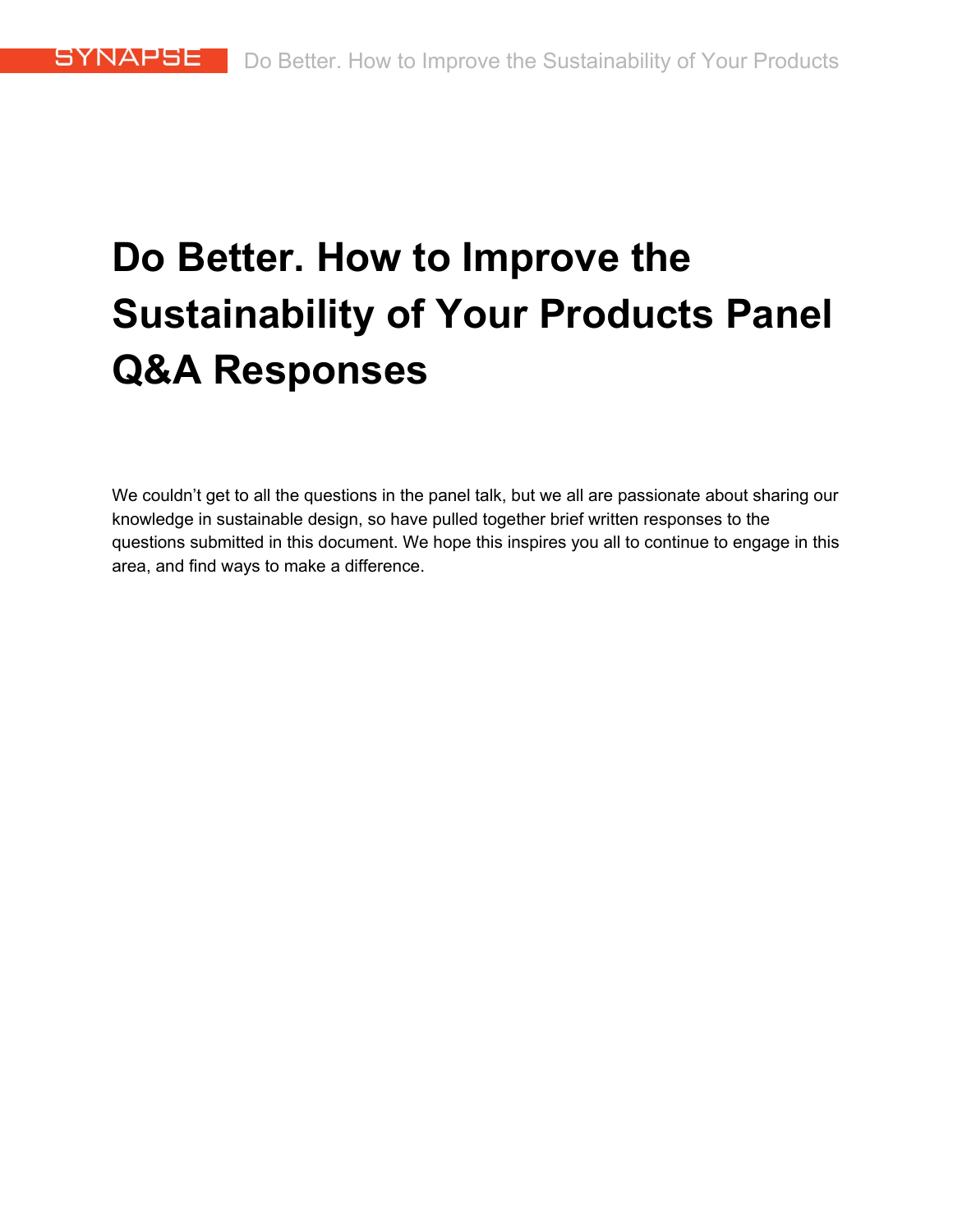# Questions

# **As a new sustainability professional, what recommendations do you have for continuing education, certifications or groups to join and be more involved?**

There are some good LinkedIn groups that you can join, focused on a range of topics. I would recommend looking into areas of specific interest, either focused on your areas of expertise or in spaces you want to learn more.

As a field everything is progressing quickly, so staying up to date on the latest news is important, GreenBiz is a great resource to learn more about sustainability.

# **More and more products are smart and connected which inherently induced data being generated and stored. This in turns will need data storage and other computing and indirect emission. Could you share a word on this problem?**

Compared with the energy and resources that go into a device, the energy to store the data is usually comparatively insignificant, but this varies based on the scale of the smart product. Cloud based data storage is often done in large facilities where the companies are trying to maximize cost savings that track with sustainability gains in energy use.

# **Similar to your point about cost, could you share examples where both a positive environmental impact and a hard economic ROI came together from a sustainability effort? Thinking about how we get more companies on board and engaged.**

Winnow is a great example, where AI is used in commercial kitchens to track food waste, ultimately leading to recommendations for optimization. This has significantly reduced food waste, along with associated costs, reducing food costs by 3-8%.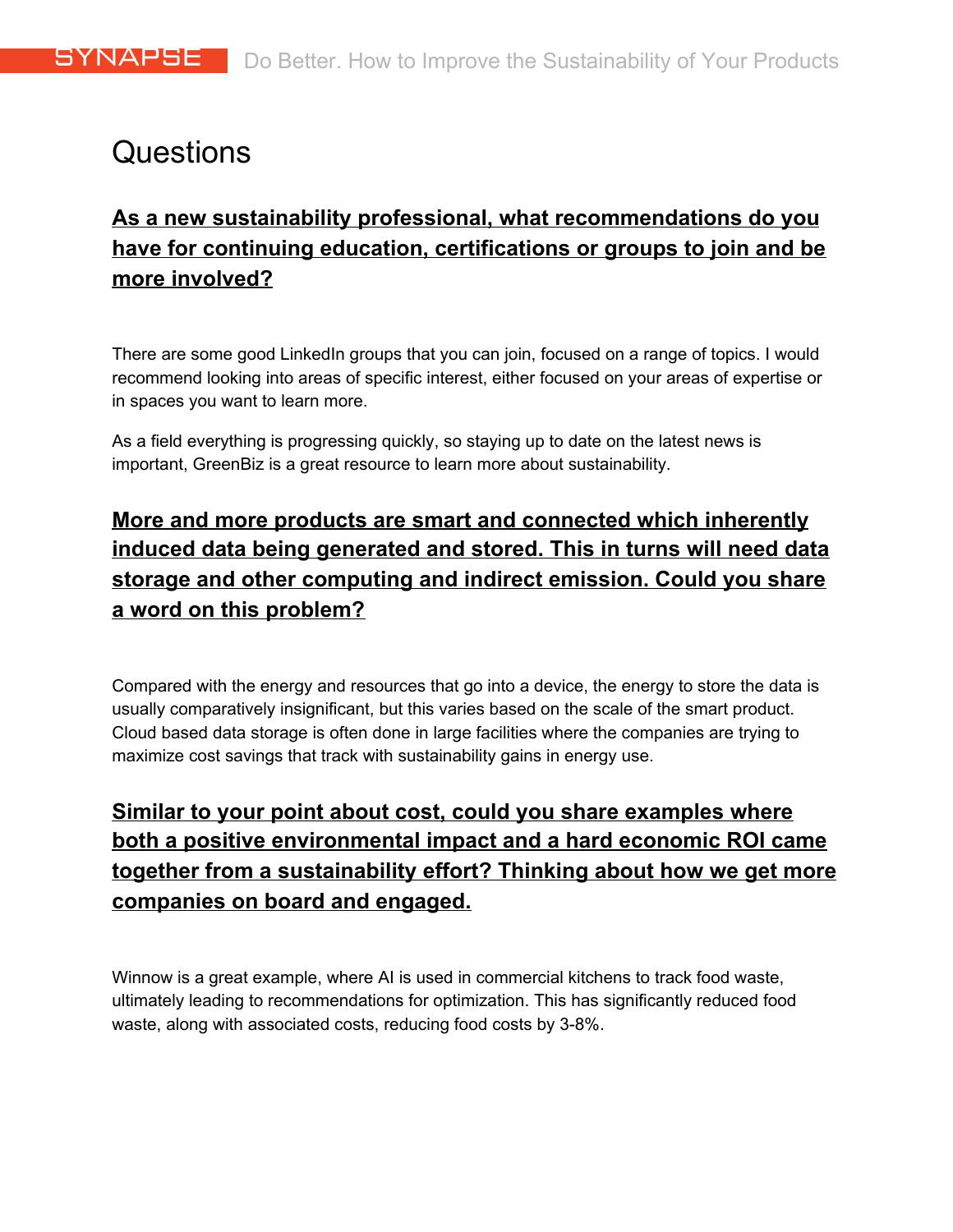# **What are the top 3 sustainable design elements for consumer electronics that have the most significant environmental/social benefit?**

Often a consumer electronic LCA points to the PCBA as the biggest hot spot, so if possible eliminating the PCB, or finding ways to make it smaller is often the number one thing. Sometimes the electrical components that go on the circuit board have a large negative impact, given the chemicals and conflict minerals involved. Another big impact component is motors, it's important to carefully consider sourcing, and life expectancy can be big there. Depending on the product and its life, energy usage as Daniel highlighted, can be quite large, especially in an "always on" device, or one that has many hours of life. But again, detailed LCAs are the only way to know for sure.

One thing to consider, that was discussed in the panel, is how to extend product or component life, especially for the biggest impact components. This could be through taking back products at the end of their first life, refurbishing and selling again. There are not only environmental benefits here, but potential social benefits, by providing lower cost products to those that may not have access to them otherwise.

# **What plastic options are there with lower impact? What limitations are there on recycled plastics?**

There are many plastic options out there now, from a variety of feedstocks. I recommend looking at the publications from a variety of suppliers, and asking them about their renewable feedstock materials. As an example, some suppliers use waste products from the paper and timber industry.

With respect to recycled plastics, there is now a wide range of recycled plastics to consider. There are mechanically recycled plastics, taking either post-consumer or pre-consumer waste, often blending it with virgin material to achieve consistent properties. Many material suppliers provide materials with recycled content, with their own specific datasheets, specifying material properties. For mechanically recycled materials there will typically be a a slight reduction in mechanical properties due to the thermal history of the material and impurities (although this gap has been reduced or even eliminated in some recent developments), as well as limitations on the colorability of the polymer. There is also typically a slight cost premium, due to the processing efforts.

A newer option that allows recycled plastics to match the virgin material properties is chemical recycling, where recycled materials are broken down to their monomers and then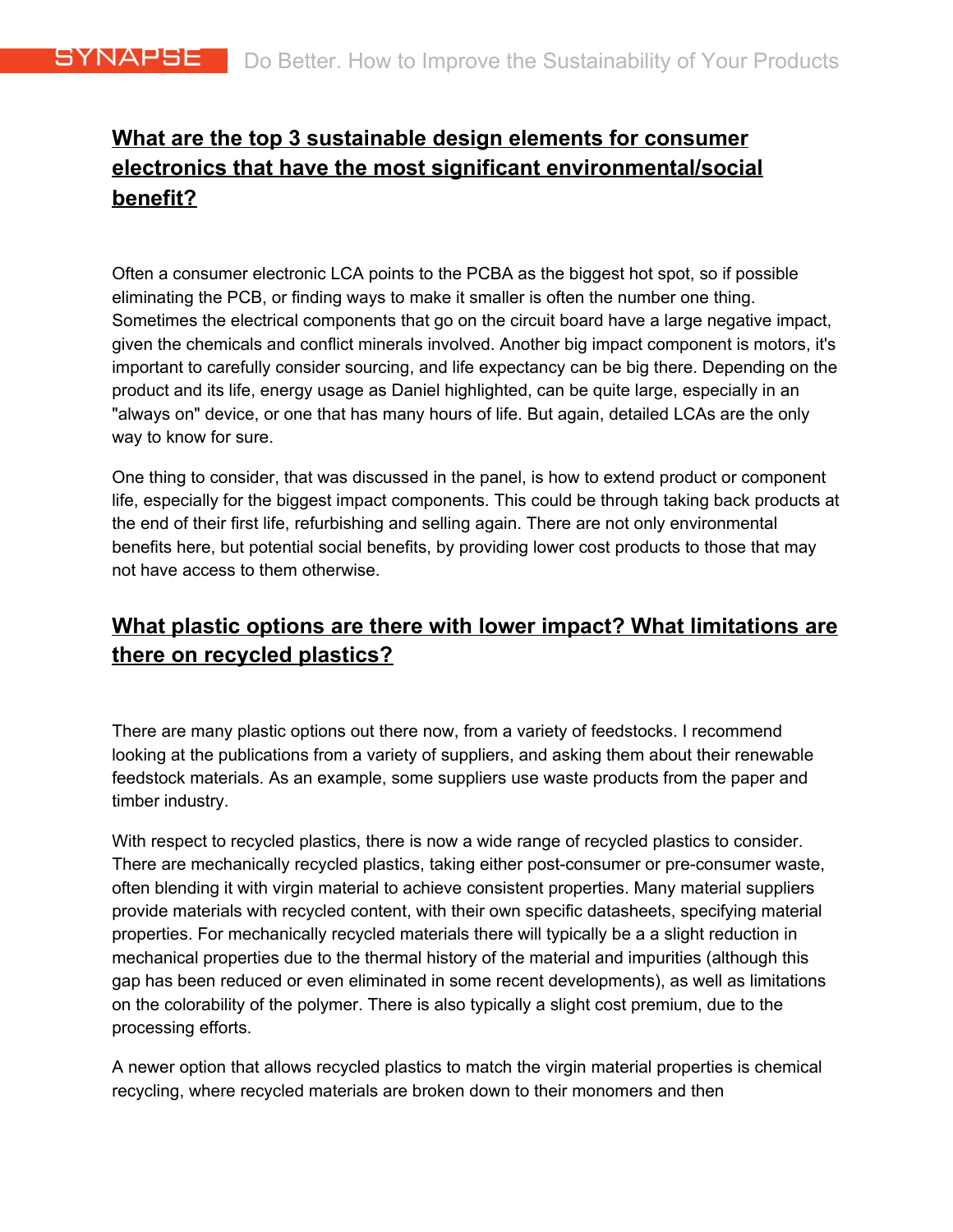re-polymerized. This is more expensive than virgin materials and is currently limited to higher performance materials (such as making PBT from recycled PET bottles). That being said, this is an area we can see growing as economies of scale are implemented, and it allows for a truly circular use of material. As the infrastructure and technology for recycled materials grows, cost will hopefully become more competitive.

#### **What are some quantifiable ways to consider energy consumption and impact throughout the whole product lifecycle?**

LCA tools are a great resource for this, which look at the impact through all life stages of a product (materials & manufacturing, distribution, use, and end of life). By running the assessment you can identify which life cycle stage has the biggest impact - which may or may not be related to the energy consumed during the product use phase.

Your results will only be as good as the data you put in so the first step from an energy standpoint, is to calculate or measure the energy consumption by the product during use. This can be done by understanding the expected power draw, duty cycle, and lifetime of the product. It's fine to make assumptions early on, but as the design matures make sure to re-evaluate the assumptions and calculations using actual customer data and test results.

# **How do consumers and retailers know what is best, and how do we align to this?**

That's a great question and something that many struggle with in their personal lives. There are certifications that can help distinguish sustainable products or key claims that can be shared in product marketing, such as "made from all 50% recycled content", etc. Only through education and transparent data can folks really know what the most sustainable option is. Unfortunately today there is a lot of misinformation out there, and greenwashing is a real risk.

**I'd love the panel's perspective on communicating LCA information like carbon footprints directly to consumers - do you believe this will be a useful and decision-making metric for the lay consumer as they choose which products to buy? Or will LCA remain as part of internal product design considerations?**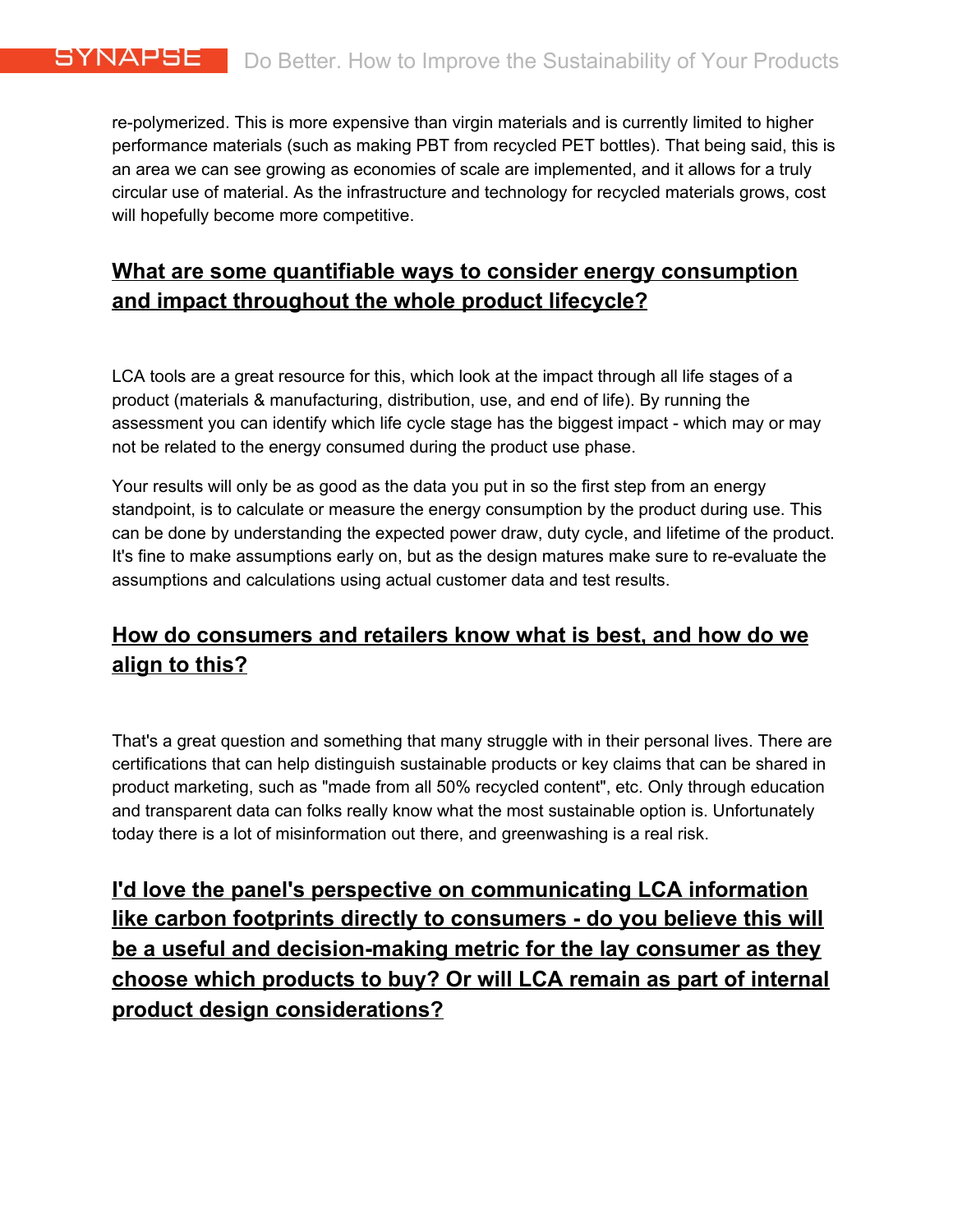LCA outputs in their raw form are not usually very marketing ready, and are best used for making internal design decisions. If you are applying LCA to an existing product for the first time, you can net some good marketing nuggets like "33% less plastic!" or "conflict-mineral free" or similar. One of my colleagues discussed in an article, how products could be given a carbon cost label to go alongside the product cost, to allow consumers to make decisions on products based on their impact. It's an interesting approach that would require LCA carbon data and could allow consumers to make more informed choices. The communication of scores that matter need to be clear, transparent, and meaningful to the consumer.

# **Tips on engaging stakeholders and making the business case, getting R&D budget and right brief in the first place for sustainable design and new business models (that potentially are about selling and growing less).**

There are many ways to engage stakeholders, I expect many will be influenced by data showing that companies that incorporate sustainability are more successful. Recently Blackrock published a letter to the Fortune 500 CEOs stating 'we believe sustainability should be the new standard for investing', and that 'climate change risk is investment risk'.

In making the business case for sustainability, it is important to introduce the risks of not doing so along with various opportunities for higher return. You should be forward thinking, consider whether upcoming regulation may be introduced into your market or if upcoming carbon pricing will impact your product cost. You may see changing consumer attitudes and a competitive advantage to focusing on sustainability now.

To get the right brief in place for sustainable design I recommend referring to the ebook we've shared today. Focus especially on the 'Innovate' section where we discuss identifying the sustainability goals for your company, distilling them into specific product or project objectives, and then refined them into specific measurable product requirements.

#### **How to better estimate and provide financial benefits of designing a sustainable product to business stakeholders?**

There's no magic bullet here, but if you can do the initial step of at least doing an LCA to assess hot spots, and then getting creative around those hot spots, you may be able to propose some sustainability wins that also deliver cost benefits. I.e. if you can combine two parts into one, you may save on material cost as well as having a more sustainable design. If you can redesign so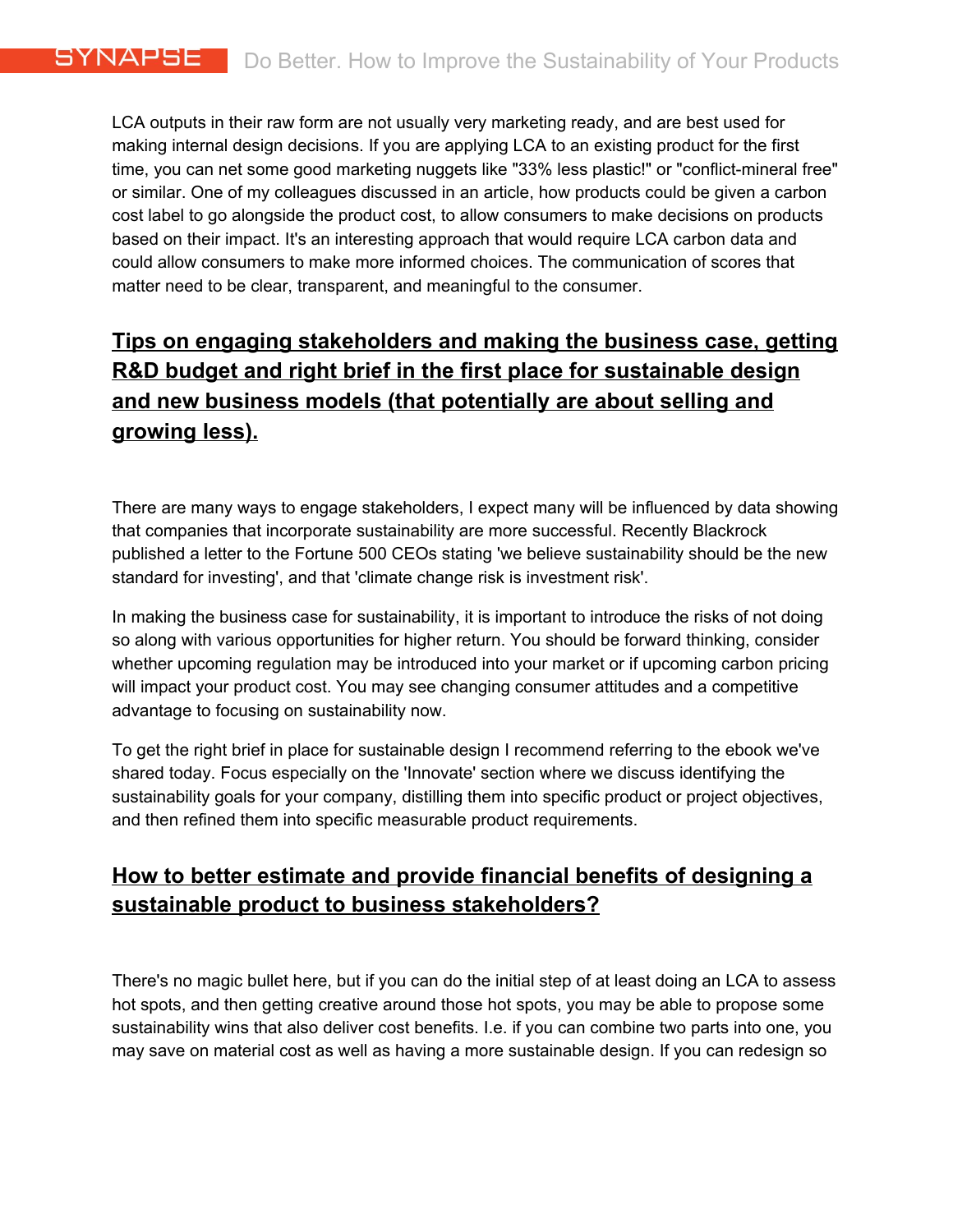parts can be separated, you've made it more recyclable and serviceable AND you may have saved on costly assembly methods.

# **When making product development decisions, how do you determine ROI on product sustainability so it can be evaluated against performance improvements and capital investments?**

This usually requires quite a bit of data to do an adequate job. Once the LCA is done, the picture of the hot spots is complete, you can take the top tier of hot spots and assess the investments and potential performance impacts required. We hope to find 'local maxima', where the sustainability and benefits are maximized and the cost is acceptable. In cases where the hotspots point towards simplification, the cost and benefit may be correlated. The results of the LCA will often show many things that are not comparatively impacting the sustainability, which indicates they are not worthy of further investigation, since the benefit is likely to be low.

# **Are you doing any work in the transportation sector to minimize gas emissions from vehicles on the roads?**

Synapse hasn't currently engaged in any of this work (we do admire the work our friends over at TrailerTail are doing in fuel efficiency retrofits.) But we are engaged in things which can secondarily reduce road emissions, like last-mile transportation and micro-mobility (i.e. electric bike or scooter rideshares can reduce emissions of driving short trips) and in helping partners choose manufacturing locations that can minimize emissions due to shipping.

# **Who within a company has the position to make sustainability a reality? As a designer, I sometimes find that sustainability is difficult to broach with clients and higher-ups. What do you do as a company to give voice to those who might not currently have the power to make the real change happen?**

The answer to this is complex - you need key stakeholder buy in to make big changes a reality, but it requires engagement through the entire team to take the vision to reality.

We are working to incorporate sustainable design considerations into our standard design process, to ensure it is another factor that is included in all design decisions, alongside cost,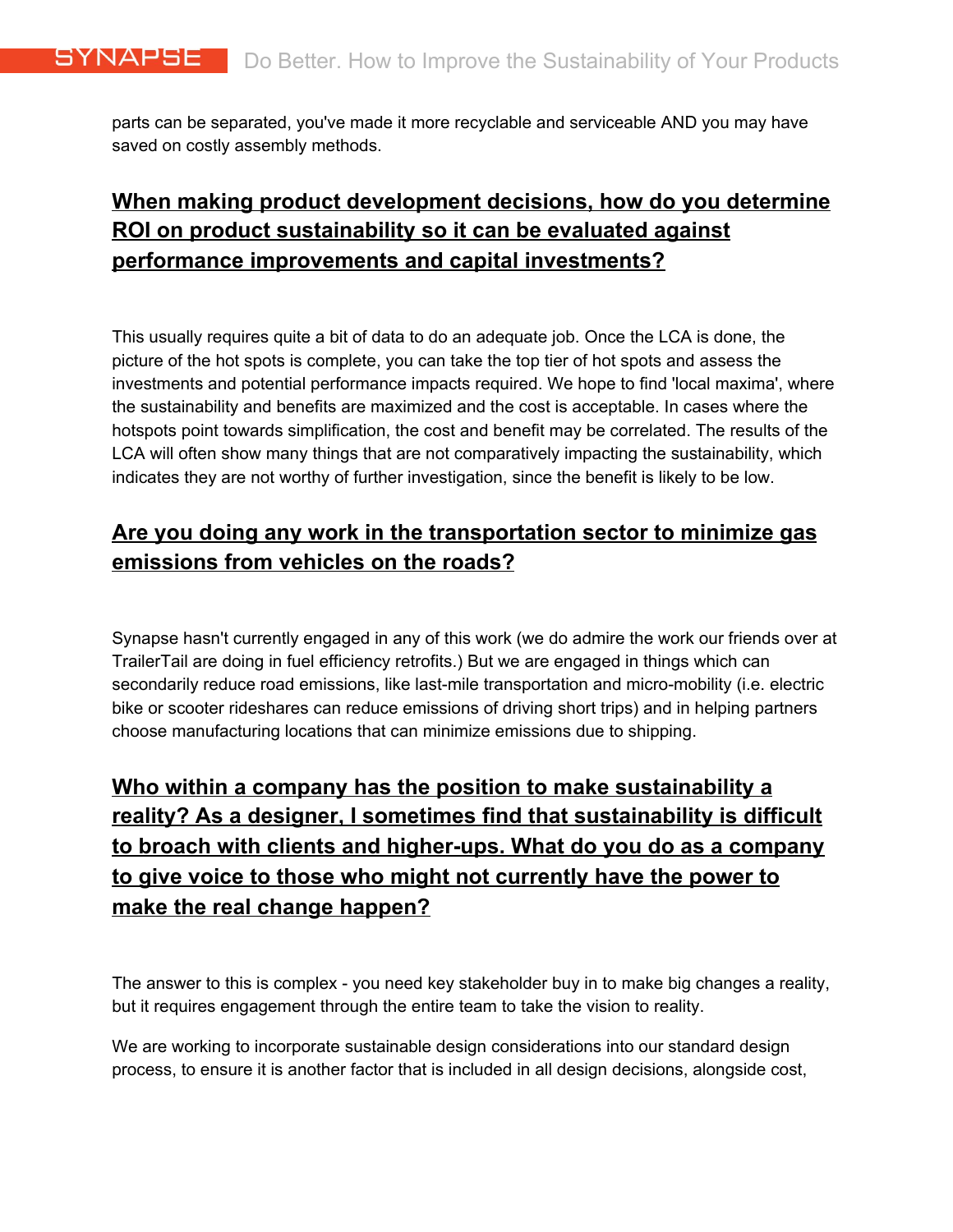performance and time to market. This helps to remove the barrier to starting the conversation about this, as we build in these considerations to every step of the process.

#### **In Marketing - How can we make our product worth influencing?**

Sustainability is quickly becoming a customer focus. Being able to market that a product meets a particular sustainability certification can be a huge marketing boost!

#### **How do you improve sustainability during the prototyping phase?**

It's important to keep an eye on the scale of your impact. While it might feel super unsustainable to throw away 3d printed parts...throwing away one set of protos is vastly superseded by, say, a reduction in part size that could affect thousands of units. That said, there is starting to be biodegradable PLA filament on the market, or accepting a high percentage of regrind for molded parts that won't be life tested could be useful, or using electronic prototypes with parts that can be reused are all good approaches

**It would be great to get some insight into the relative environmental impact of common design decisions for consumer products. I.e. is it more sustainable to use one thick-walled plastic part or two thinner walled parts? How does the environmental impact of formed sheet metal parts compare to injection molded plastic vs extruded aluminum? How can products be designed to minimize the size and impact of packaging?**

You can email sustainability@synapse.com and we'd be happy to talk through those specifics. Like so many things, it depends on your use case, scale, product lifetime, end-of-life processes, along with other factors

#### **How do you measure the success of the sustainable measures in products?**

In order to measure success, you need a metric to compare against. We recommend starting from the top. Understand your business case and objectives for sustainability, then narrow down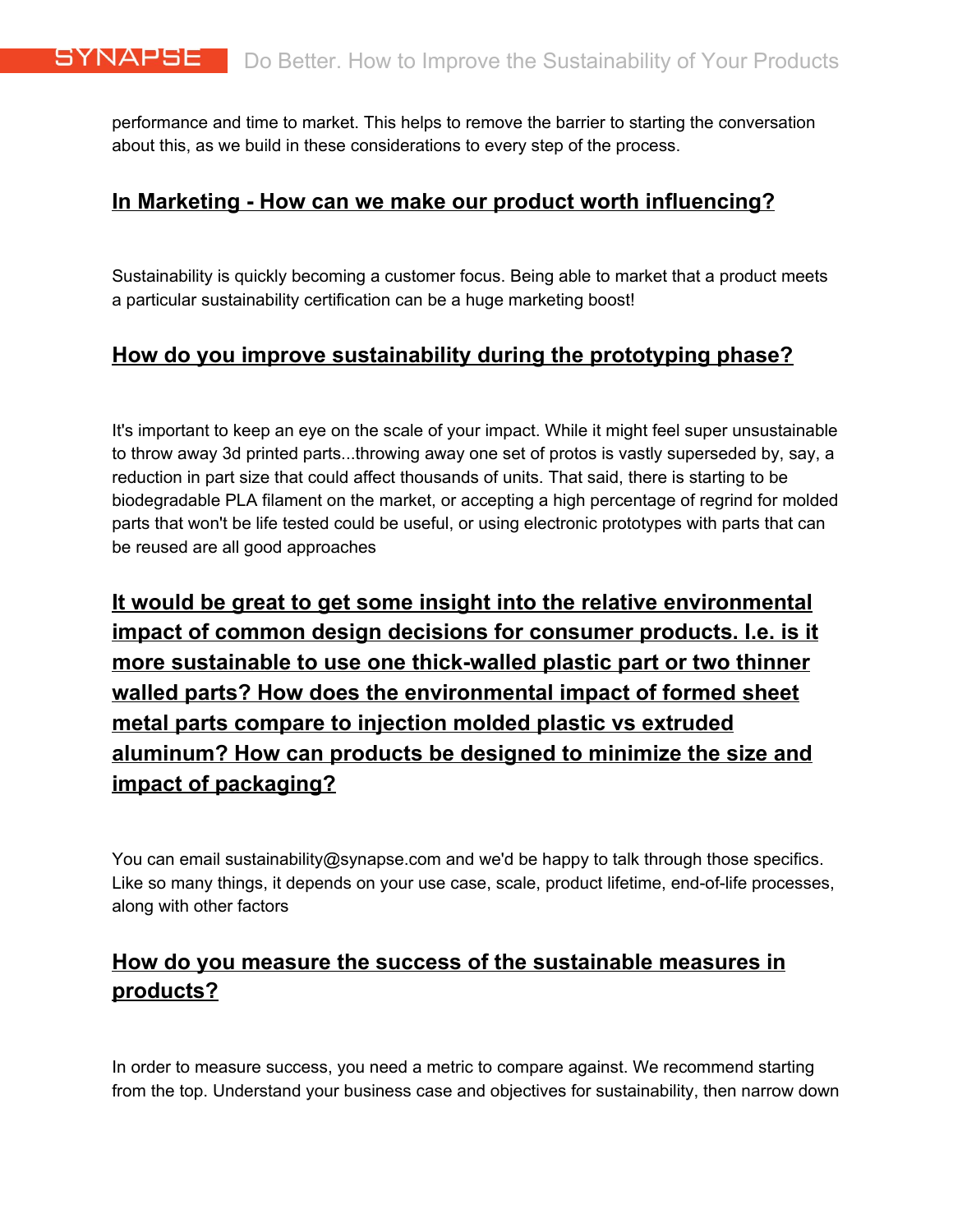to specific product requirements that you can verify against late in the design process. For example, in order to meet global sustainability standards your company may create carbon emission targets, which can then be broken down to specific product requirements to meet this overarching goal.

#### **Other than GHG emissions and water use, what are some key metrics that design engineers should try to decrease?**

Human toxicity is another key metric, as is environmental damage due to resource extraction.

# **If my company is not ready to invest in LCA software is there any reason why I should stay away from free LCA tools such as openLCA.org ?**

Free LCA tools can be challenging in that the quality of the data that powers them is often low or unknown, which can affect the quality of your results. They are still worth using, but you should be aware of the limitations on the accuracy of results. The time spent working out how to use some of the less user friendly free LCA tools can also be significant! That said, take a look at upintheair.cambridgeconsultants.com for a very limited, but user friendly, tool that can give an idea of the areas of your product that are contributing most significantly to CO2 emissions.

# **There is no technical reason products and business models cannot be inherently sustainable. What do you think the biggest challenges are to us getting to this stage? Culture, regulation, price sensitivity....?**

One of the biggest hurdles for sustainable design is in education and understanding the business case for it. Oftentimes it will involve time and investment in the short term, but can more than payoff for itself in the long term.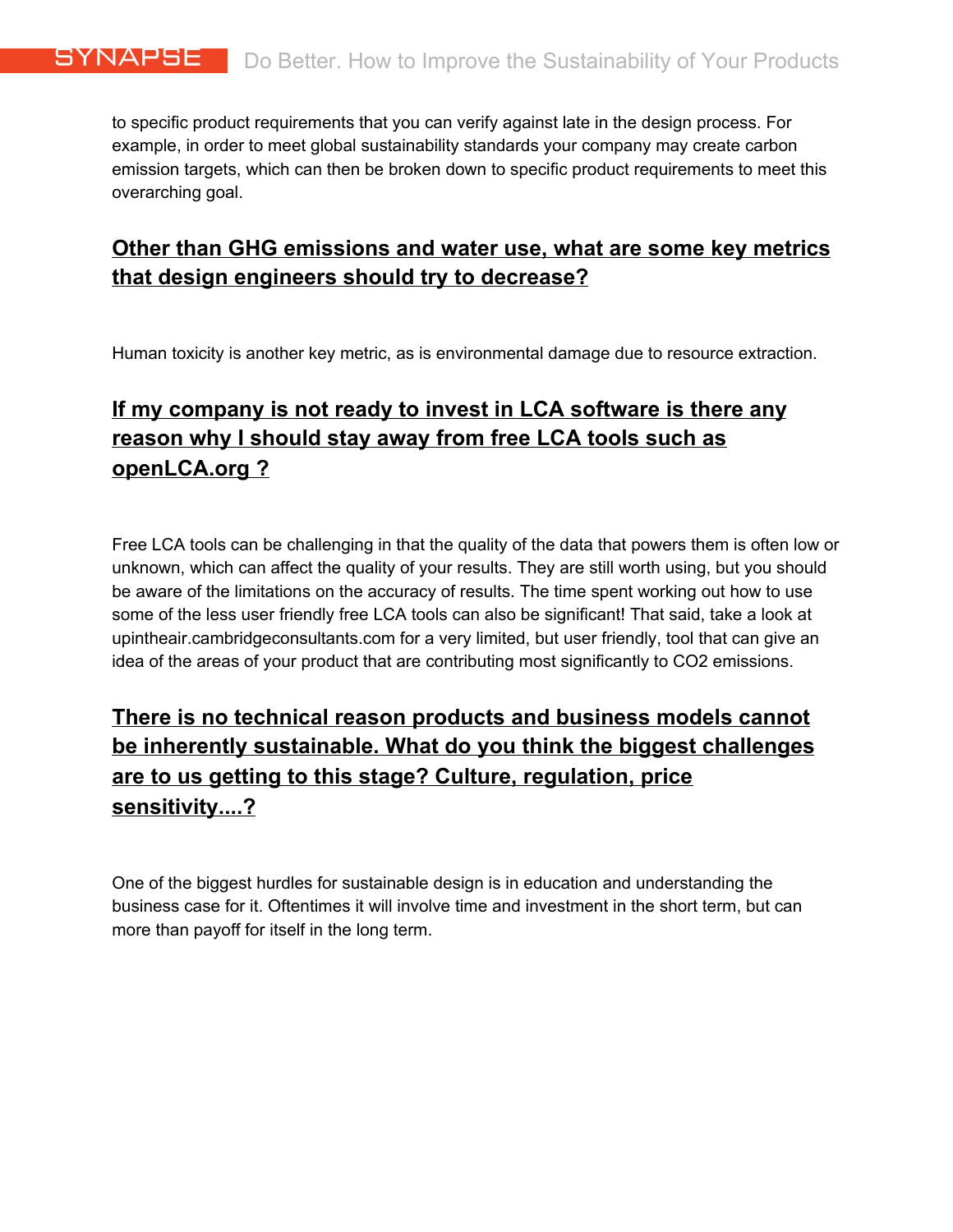# **What are the benefits of LCA and how can businesses run them affordably?**

LCAs allow you to identify hot spots in a product life cycle to find ways to reduce the impact of the system or product. They provide another perspective on your product that can stimulate new innovation.

Unless the LCA is required for publishing data, you can run LCAs yourself to inform design decisions at a much lower cost, than if you are looking to meet specific standards for publishing and declaring results.

# **How do you identify hotspots of negative environmental impact across your product supply chain? (in an affordable way!). And what can you do to reduce these?**

A life cycle assessment is very useful for identifying hot spots. Many LCAs can be done in a day, but sometimes collecting the data to put into them takes some time.

Reducing negative environmental impacts is something to be considered on a case by case basis, but often creative redesign, considering alternative product use, considering energy consumed and creating detailed user stories can be helpful. In the product supply chain specifically there are often opportunities in efficiency improvements, that can reduce material and energy use, reducing impact as well as costs. You can also choose supply chain partners carefully who source material and energy from more sustainable sources.

# **The role of LCA and any tradeoffs between non-toxic, low-carbon, and water efficient product attributes.**

LCA is a tool for taking a holistic look at the sustainability of a product, and many tools incorporate human toxicity, carbon footprint, and water usage. It is important to choose your LCA tool and assessment method based on which attributes you're most interested in, you can get results in one, some or all of these areas. Furthermore, you will need to consider how you weight these various factors relative to one another to measure against your sustainability objectives.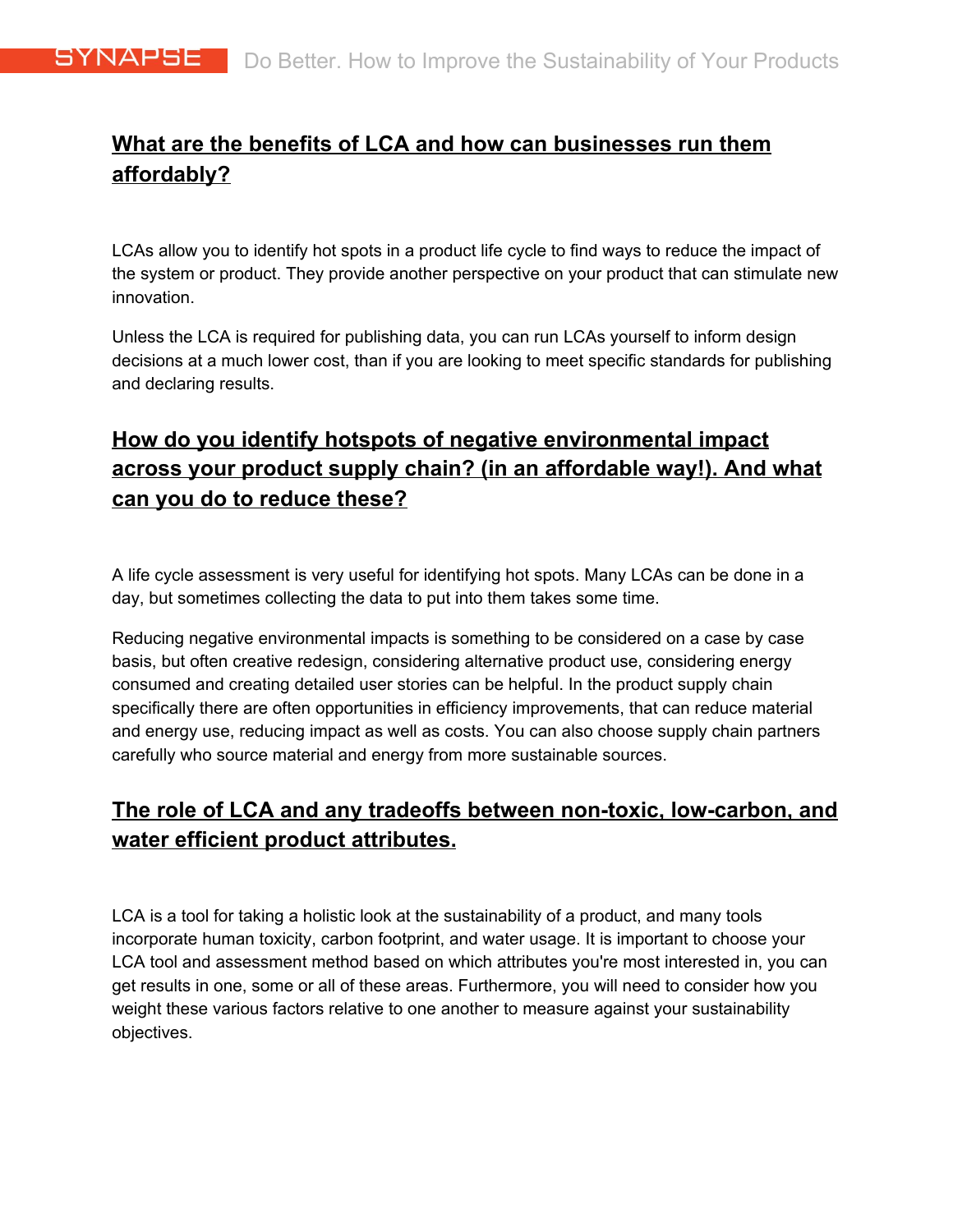#### **Is LCA enough or are additional certifications needed/desirable? Whats the pay back time and value?**

LCA is only a tool, and does not ensure that a design is good. It will show the environmental impact of a product throughout its lifetime. For the design process an LCA is a good tool to help make more sustainable design decisions. Additional certifications or product standards can help guide best practices, and address some issues not always captured in an LCA, such as the social sustainability of your supply chain.

In terms of pay back time and value, it all depends on the use case and is nearly impossible to quantify. Additional considerations beyond the direct economic impact need to be considered, including getting ahead of regulation, meeting changing consumer preferences, and mitigating for sustainability-related business risks.

# **What kind of jobs are available for engineers that want to help industry leaders improve sustainability of their products? If I have a product that I want to make more sustainable, what steps do I take, and who do I hire/what company do I reach out to?**

This is a growing area! More and more companies have whole groups focused on business sustainability.

To make a product more sustainable, you will want to engage on a number of levels. Consider everything from the business model innovation through the material selection for specific parts. There are consultancies that focus specifically on innovation in the sustainability area, such as EarthShift, as well as product development consultancies who have a broader scope but capabilities in sustainability, such as Synapse. Look for specific capabilities in the area of sustainability, and how they incorporate it into their product development process.

**What steps did you take to integrate sustainable design into your product and technology development process? We provide seed money (IRAD) for multiple projects under our Sustainable Design Program and also introduced our advanced technology team to bioinspired design.**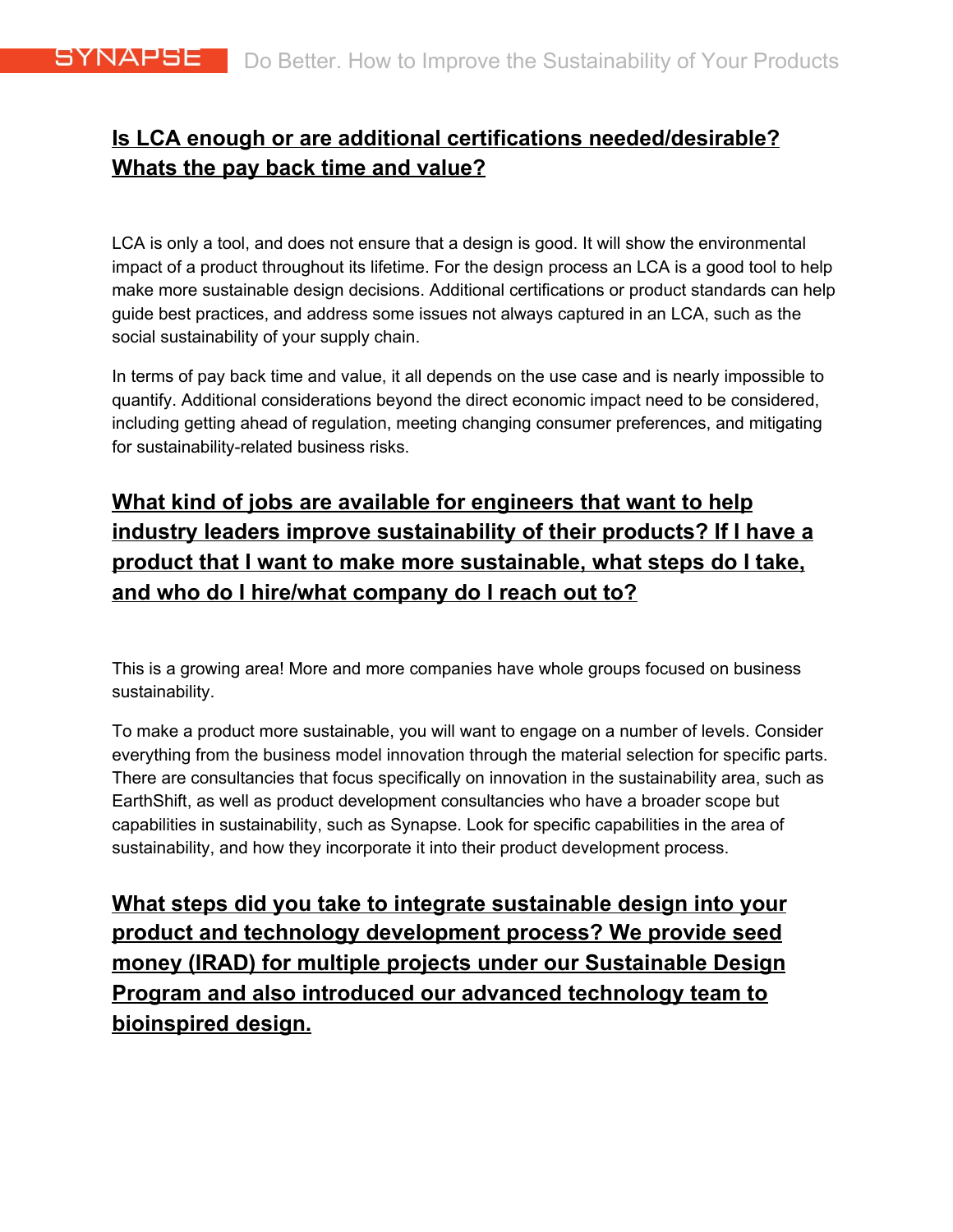Yes, we love biomimicry! We've done trainings on the Natural Step, biomimicry, LCA techniques, and sustainable design. We also hosted an emerging sustainability expert in our office for a period where we could do mutually beneficial education. In our ebook you can see many more of our resources, we've pulled together pieces from across the sustainability field and overlaid it onto a standard product development flow.

#### **What claims CPG companies want to have on their packaging?**

More sustainable packaging is definitely becoming a high priority topic. There are many claims that can be made on packaging, including the amount of recycled content used, or that it is biodegradable (which isn't a protected term and therefore does not actually mean anything), or compostable (which does mean it will break down in industrial composting facilities). For many companies the claims they want to put on the packaging will reflect the preferences of their consumers, driven from consumer research.

To have the greatest impact you want to minimize or remove your packaging completely. There are novel examples where the packaging is used as part of the product in operation, or new innovative business where premium packaging is used, but then returned, cleaned and reused (e.g. Loop).

# **What are the new innovations in package materials for consumer products (other than bio plastic and recycled plastic) that still maintain the same characteristics of plastic (I.e good barrier, moldable, recyclable etc. )?**

Like we said in the panel, plastics are a good option for many reasons, but there are many places where they aren't the only answer. Do you really need the same exact characteristics as plastic? A "5 whys" exercise may be useful in investigating, e.g. 'why does it need to be moldable?' We once came across an example where the packaging actually functioned as part of the device, and detergent can now come in dissolvable film packets. A fresh approach may help you get away from too tight constraints.

# **What can be done to help sustainability of products which are inherently single use due to standards & regulations (e.g. medical devices)**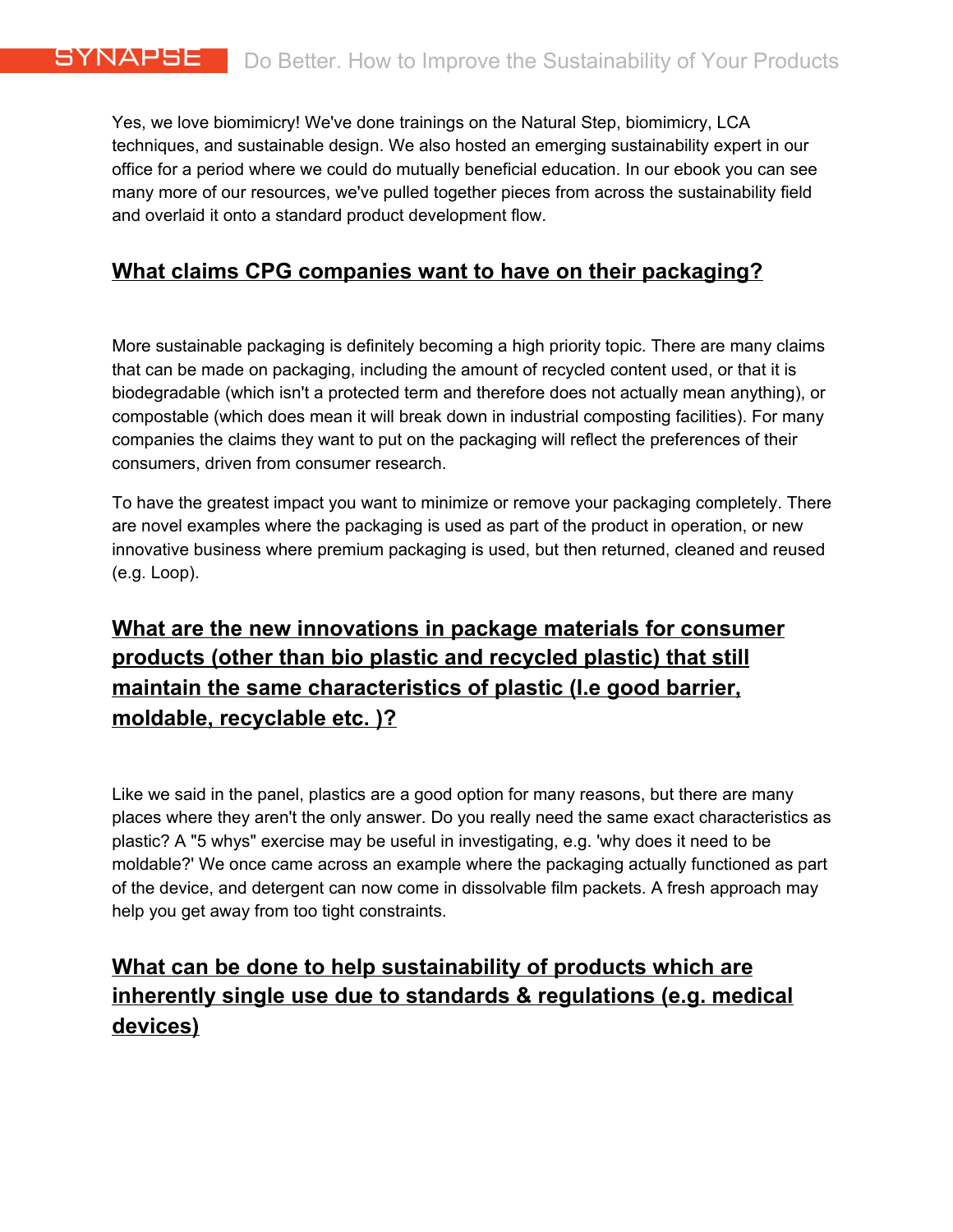For highly regulated devices, there are still ways to reduce impact, although you may need to be open to higher level innovation! Consider ways to reduce the impact of the disposable portion perhaps through new alternative materials, reduced mass or avoiding it all together. Some thoughts: Are there opportunities to re-use the high impact portions of the device and only have a small piece be disposable? Are there alternative ways to meet regulations, sterilization for example? Consider the user stories, and end-of-life for these products. How can you recapture, re-process, or recycle materials and components?

In doing this exercise, it is important to evaluate the impact of alternative solutions to ensure you don't introduce new high impact materials or processes.

**How to deal with entrenched interested by big fossil fuel companies. We have a start-up that creates fully biodegradable poly-bags. We've had some interest but our competitors are "biodegradable" plastics which are never disposed of correctly and so don't fulfill their function, created by the billion dollar fossil fuel company. Is legislation the best way forward? or try with smaller suppliers and grow to larger multi-nationals?**

Competition is a strong market factor and often a challenge, especially when many sustainable products start out being much more expensive than similar products in the market. First, it can be helpful to identify situations or user stories in which your unique product offering is essential, which can help drive discussions about business models and scale. Second, there has been good success with local governments lately, many banning single use plastics, so it seems like you could seriously consider how to get into legislation (once the financial trade offs of lobbying are understood).

# **Do you see the future of sustainability coming more from product recycling (and reusing recycled parts for current production) or sourcing materials in a different way?**

For many products, collecting and manufacturing new materials is the biggest driver of its environmental footprint. Regardless of how this is done, a huge amount of resources go into the process. Finding ways to create a circular economy, will provide the biggest opportunities for a more sustainable future.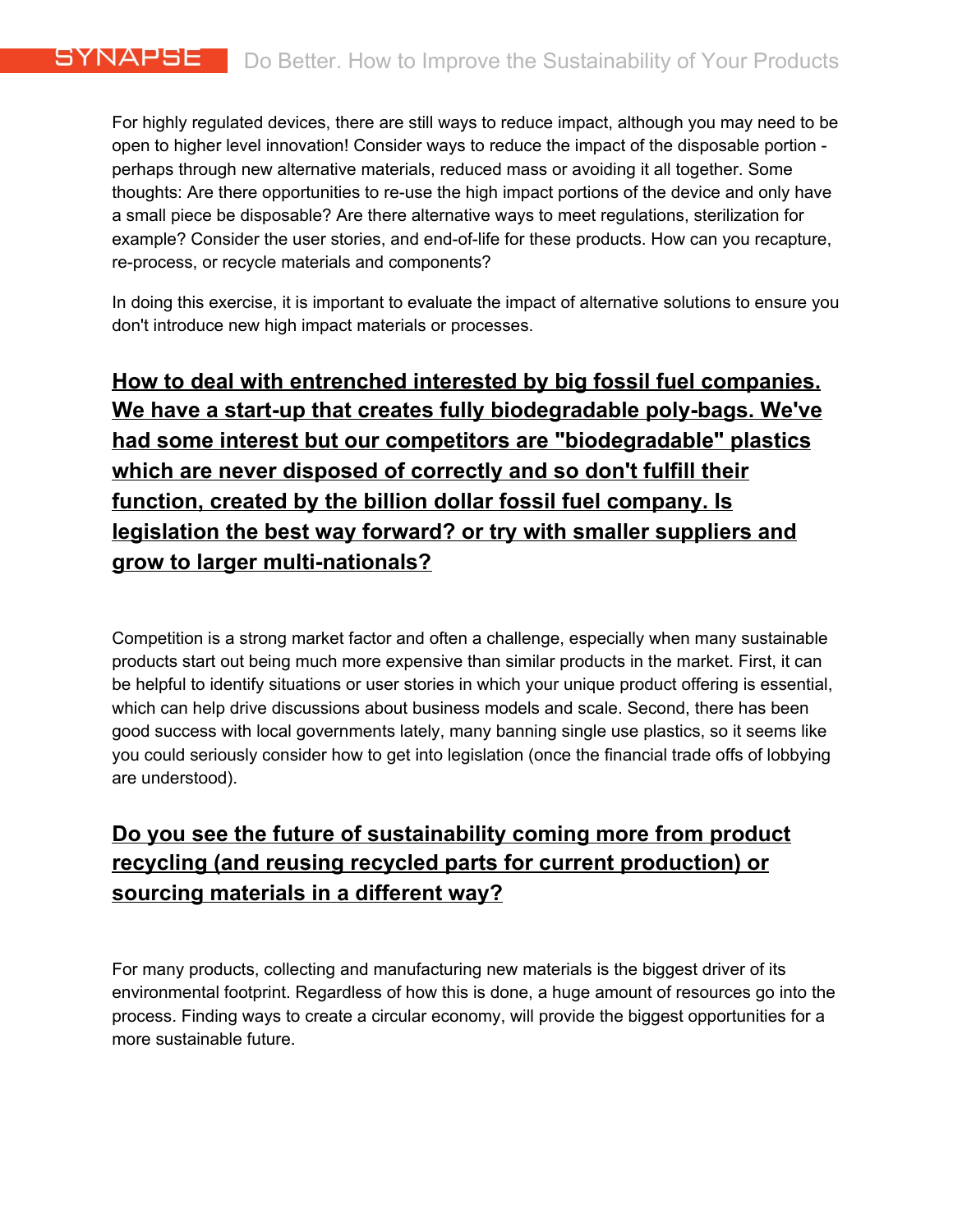#### **How do you balance the creation of new products without adding to the waste stream?**

There are a few things you can do to reduce waste. The first is designing for longevity. If you create a device that lasts double as long, that's half as much waste. You can also design for modularity and disassembly to allow re-use of high impact components or materials. It's a cliche, but deeply considering every corner of the reduce - reuse - recycle triangle may allow you to find creative ways to do all three in one product. It's not going to completely balance it out, but it can mitigate it. (Also, we do talk more about shifting business approach to more circular methods to get away from this more completely in our ebook. But it's often hard to do in established companies.)

#### **- What decision-making tools do you use to analyze impact of a product or proposed product improvements?**

# **- How can manufacturers and product developers help support investments in recycling and circularity infrastructure?**

# **- What tools do you use to help educate consumers and end-users about product reuse, recycling, etc?**

We've said this a lot, but LCA is really key to analyzing impacts

Open communication and collaboration between manufactures and local EOL service providers is key to reaching true circularity of materials. This can involve understanding current challenges at the EOL provider (e.g.: materials of concern, contamination rates/hotspots) and how design decisions at the manufacturer could affect EOL operations (e.g.: new materials, material stackups). Once a clear line of communication and baseline is established, the necessary infrastructure requirements to support responsible product recycling should be more clear.

Customer participation in collection of EOL products is the first major step in any recycling or circularity initiative. There isn't a silver bullet that will resonate with everyone, so it is important to do your due diligence to understand what messaging might be effective for your diverse customer base. There are some great examples out there of industries with high recycling rates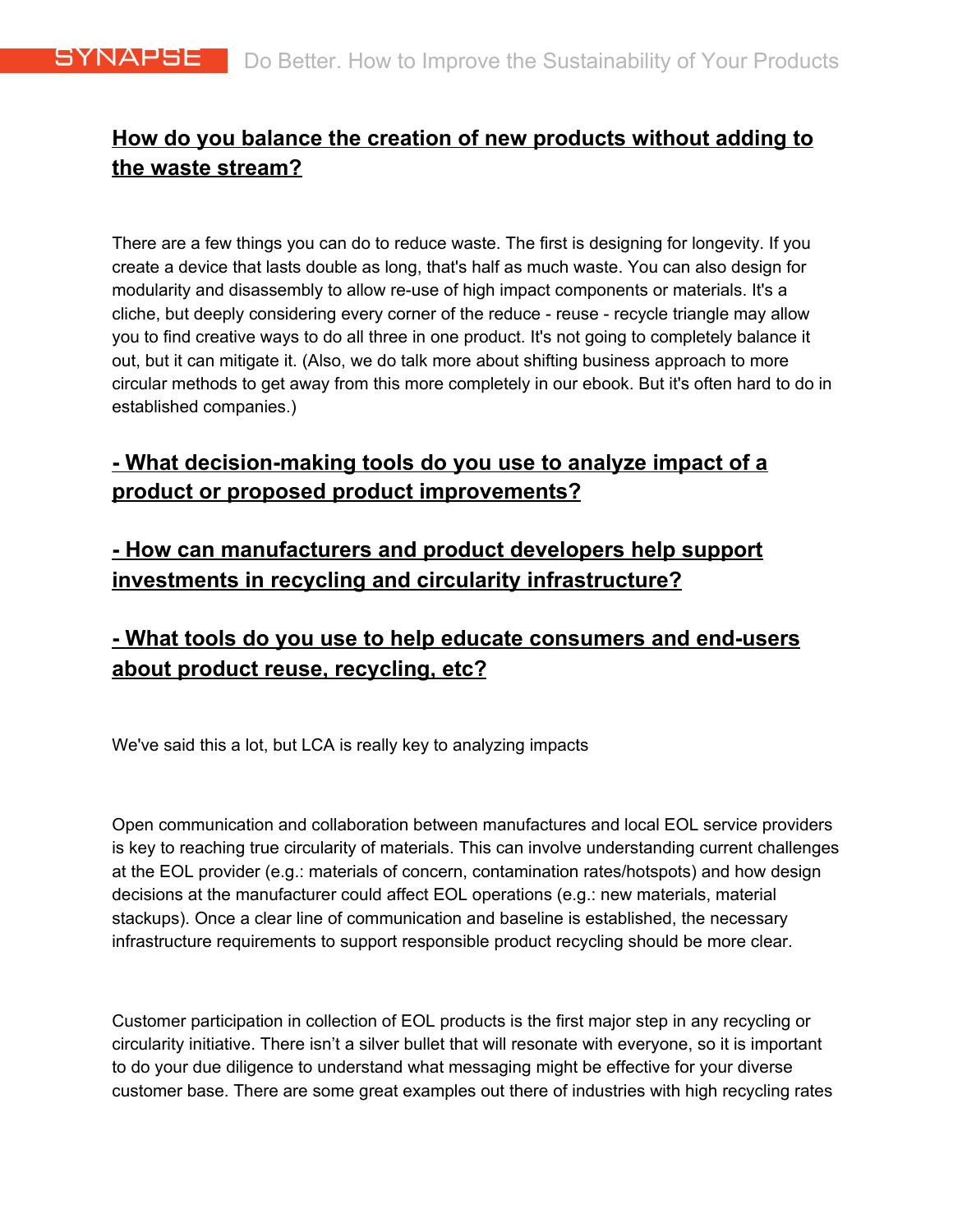such as Patagonia or even municipal recycling in Germany. The goal is to find a way to inspire customers and drive towards the most convenient solution to increase participation.

# **What are the first steps one can do to change to more sustainable materials in product packaging, given changes in large companies take time. How to achieve impact sooner?**

This depends a bit on the business approach. The packaging industry has been moving rapidly towards more sustainable options, if you're working with a third-party designer, you can simply ask to hear the latest on their offerings, or you can shop around for the best partners. If packaging is run in house, consider the business case for more sustainable packaging, potentially increased user engagement. Frequently material reduction, creative minimization, or multipurpose packaging will reduce costs (through packaging itself, product, or distribution), which could drive greater business impetus behind the project.

#### **Are expectations of recycling product components after end of product lifespan realistic?**

This depends hugely on the market and the product. In markets like Europe where disassembly and disposal of batteries is mandated, recycling of plastic product components is a relatively standard practice. Elsewhere, design for disassembly is a consistently evolving field

#### **Which strategies do you recommend for improve sustainability in products made overseas**

LCAs can help you assess things like places where the energy might be 'cleaner', or sources for certain resources that are less harmful. Assessing and/or auditing the supply chain is also crucial, and getting any information you can about resource extraction and conversion before it arrives at your contract manufacturer is important.